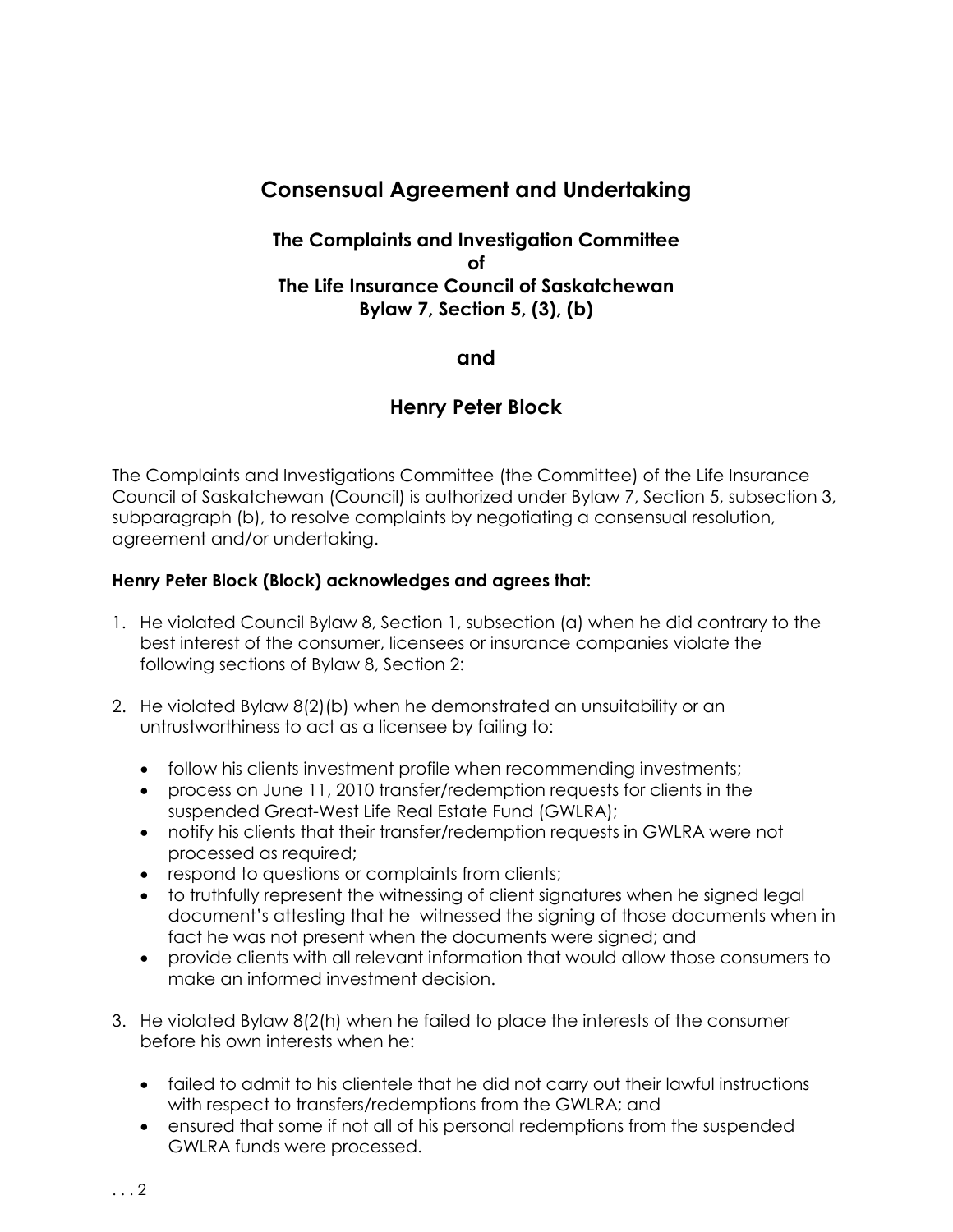- *4.* He violated Bylaw 8(2)(j) when he failed to ensure that a consumer was fully informed of all relevant information that would allow the consumer to make an *informed decision when he:*
	- Did not provide the Information Folder's or copies of Fund Fact Sheets to client's investing in segregated funds; and
	- Sent blank segregated fund transaction forms to clients for their signature;
- 5. He violated Bylaw 8(2)(k) when he failed to carry out a consumer's lawful instructions by not ensuring on June 11, 2010 that the transfer/redemption requests for clients in the GWLRA were processed.
- 6. He violated Bylaw 8(2)(q) when he failed to follow sound business practices when he did not:
	- follow his clients investment profile when recommending investments;
	- place the interests of the consumer before his own interests;
	- provide clients with information to allow them to make informed decisions with respect to investments in segregated funds; and
	- carry out a consumer's lawful instructions.
- 7. He violated Bylaw 8(2)(r) when he failed to exercise reasonable and prudent oversight and review when acting in a supervisory capacity when he failed to ensure the duties he delegated to staff were completed.

#### **Block further acknowledges and agrees that:**

- 8. His rights to appear before a Discipline Committee of Council have been explained to him and he fully understands his rights and obligations under Council's Bylaw 10.
- 9. He waives his rights to appear before a Discipline Committee of Council and undertakes not to exercise any appeal rights he may have under Council Bylaw 10, Section 3 or *The Saskatchewan Insurance Act* (the Act)*,* Section 466.1 (7.1), as it relates to matters set out in this Consensual Agreement and Undertaking (Agreement).
- 10. He has been advised by the Complaints and Investigations Committee (the Committee) that it is in his interests to obtain independent legal advice before entering into this Agreement.
- 11. This Agreement does not preclude the Committee from pursuing any other investigation against him for activities not identified in this Agreement that may be in violation of Council Bylaws, the Act or it Regulations.